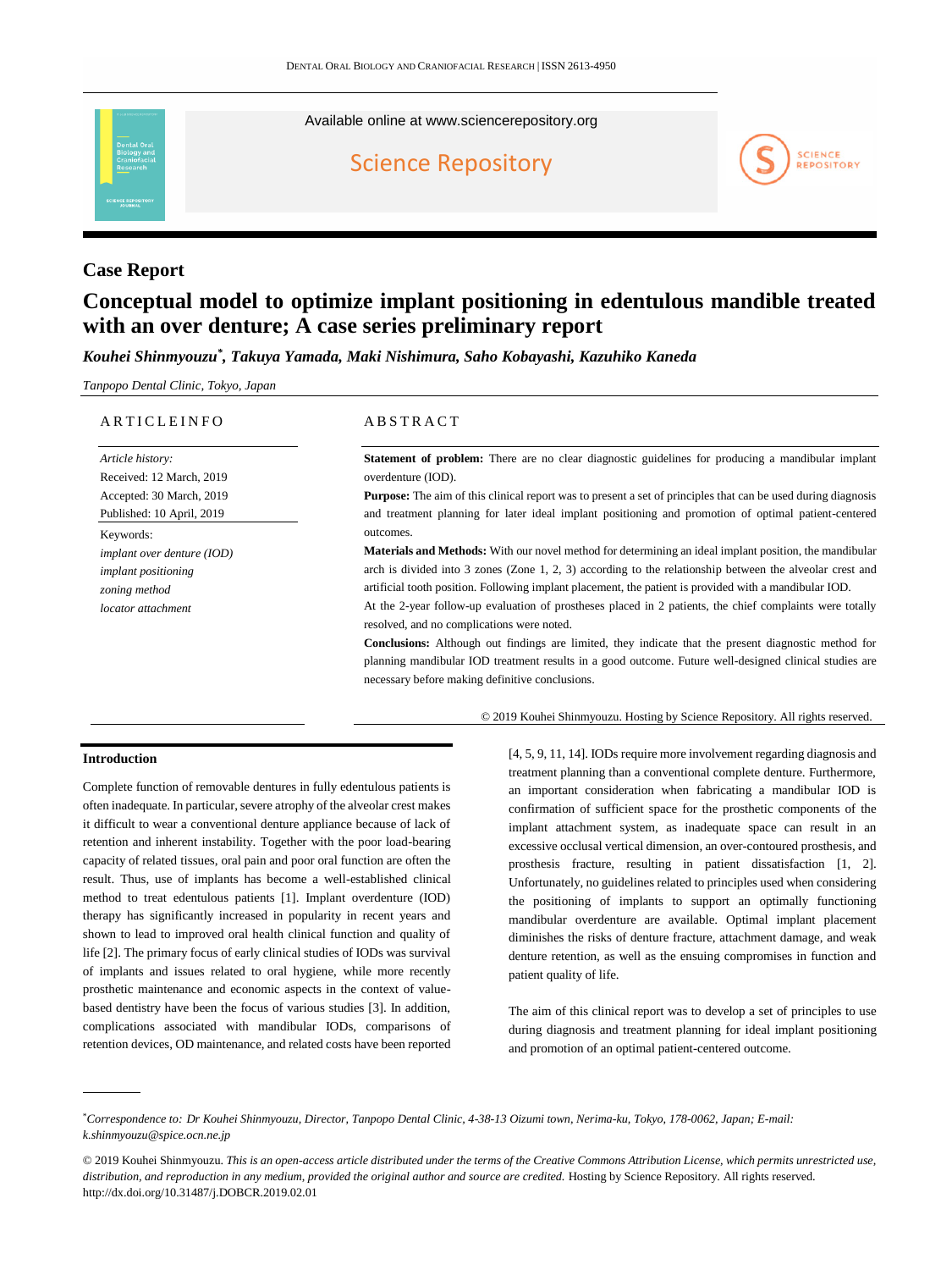#### **Clinical Report**

#### **Diagnosis and treatment planning**

An IOD is a useful choice for diagnosis of an edentulous mandible and residual ridge resorption, as well as an unstable, non-retentive, and poorly fitting denture [4]. The aim of such treatment is to improve patient quality of life by providing a functional dentition for the mandible in order to increase the ability to chew harder foods, while concurrently producing a long-lasting and durable prosthesis. Al-Ghafli, et al. reported that improper implant angulation has negative effects on attachment retention and longevity in cases with IOD treatment and is a possible limiting factor for achieving an optimal treatment outcome [5]. To achieve an ideal outcome, implants should be placed as parallel as possible to each other directly below artificial teeth. In addition, since complete denture mandibular movement must occur when the tongue is moved in a superior or anterior direction, a lever effect is created to lift the complete denture based on the line across the crest of the alveolar ridge between the two implants acting as a fulcrum line. To reduce such movement, implants should be placed in a manner so as to yield only limited movement of the denture around the fulcrum line (Figure 1A, B). This treatment objective requires a more distal placement position, within the anatomical opportunities and constraints of each case, in order to move the fulcrum line in a distal manner.



**Figure 1A, B:** When the implant point of attachment becomes the point of action with tongue thrusting, the fulcrum is the anterior alveolar crest (blue) and the lever where force is applied is the anterior lingual surface of the artificial crown (red) (Figure 1A). To reduce denture turning, the implant should be placed as far as possible from the fulcrum point (Figure 1B).



**Figure 1C:** Relationship between line of alveolar crest (blue) and artificial crown (red). Zone 1 is the area anterior to the line from the artificial crown to alveolar crest. Zone 2 is the area where the line of the artificial crown and alveolar crest come together. Zone 3 is the area lingual from the artificial crown and positioned against the alveolar crest.



**Figure 1D, E, F:** Each zone has individual characteristics. In proportion to the coronal section of each zone, an implant cannot be placed directly below the artificial crown in Zone 1 (Figure 1D) or 3 (Figure 1F). Furthermore, the thickness of the denture space is thin in Zone 1 and 3. In contrast, an implant can be placed just below the artificial crown in Zone 2 (Figure 1E), because of adequate thickness for the attachment.

In our proposed model, the mandibular arch is divided into 3 zones (Zone 1, 2, 3) according to the relationship between the alveolar crest and artificial tooth position (Figure 1C). Zone 1 is defined as the area in which the artificial teeth are positioned labial/buccal to the alveolar crest, thus implants cannot be placed directly below the artificial teeth in this zone. Furthermore, the denture (attachment housing space) is usually smaller in Zone 1, resulting in maintenance challenges and complications such as denture fracture, denture deformation, and weak denture retention (Figure 1D). Zone 2 is the area in which the artificial teeth are positioned so as to come together close to or directly over the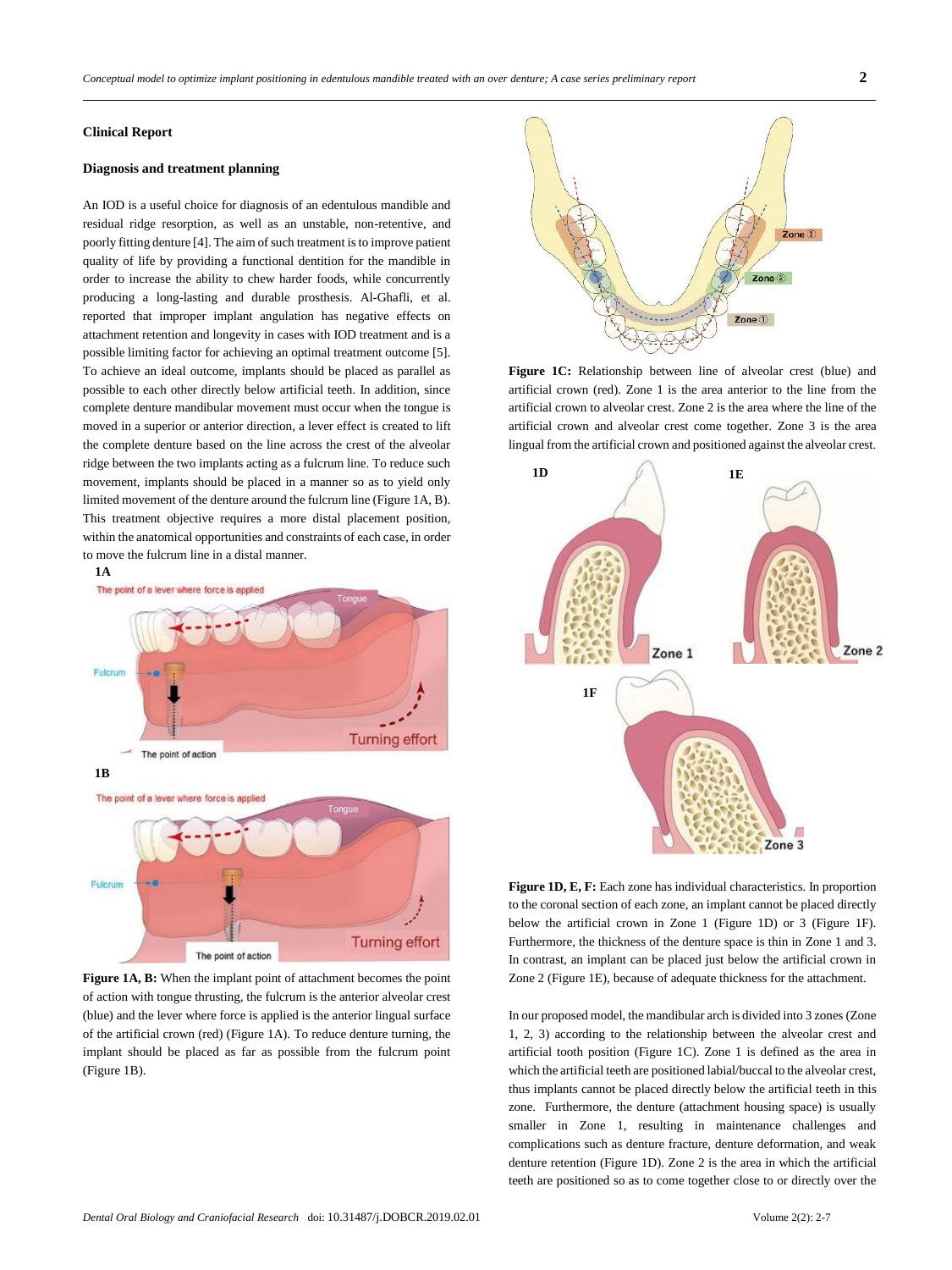alveolar crest. Implants positioned in this zone can be placed under the artificial teeth. Since the fulcrum line lies below the artificial teeth, there is less rotational movement of the denture during tongue movement, allowing the patient to masticate more effectively and eat more challenging foods. If sufficient bone quality and quantity is present in Zone 2, it is the preferred site for parallel bilateral implant placement (Figure 1E). Zone 3 is the area in which the artificial teeth are positioned lingual from the alveolar crest and implants in this zone cannot be placed directly below them (Figure 1F). Following diagnostic procedures to determine the desired artificial tooth position and availability of bone for implant placement, the mandible can be zoned according to the aforementioned classification system and optimal implant placement in Zone 2 is preferred. This classification system is particularly helpful because it has prognostic value, with implants placed in Zone 2 predicted to yield a better prognosis and patient-centered outcome. For investigating patient's satisfaction against their prosthesis, OHIP-14 questionnaire test was completed [6].

#### **Representative cases**

#### **Patient 1**

A 60-year-old man came to our dental clinic with poor chewing function while using a mandibular removable complete denture. During the clinical examination, it was noted that the patient was wearing a Kennedy Class I removable partial denture on the maxillary arch with sufficient stability (Figure 2A, B). However, the mandibular complete denture was non-retentive, and the patient stated that he could not eat hard foods. The sore of OHIP-14 questionnaire test was 33 points. This score suggested his huge stress and unsatisfaction about his mandibular prosthesis. For obtaining additional diagnostic information, computerized tomography (CT) scanning was performed with the patient wearing the removable denture (Figure 2C). It was determined that the patient had large Zone 1 and Zone 3 areas (Figure 2D). Sagittal CT images revealed that sufficient bone volume for implant placement existed in Zone 1, though the thickness of the denture (attachment housing space) would be too small, making the prosthesis vulnerable to deformation and/or fracture. Sagittal CT imaging (Fig. 2E) of the Zone 2 area revealed plenty of bone to accommodate implant placement that would allow for placement of 2 implants just under the overlying artificial teeth (on the same axis). In addition, the implants could be placed parallel to each other in the Zone 2 region.



**Figure 2A:** Occlusal view of mandible showing resorbed mandibular ridge.



**Figure 2B:** Occlusal view of maxilla.









Figure 2D, E: Zone 1, 2, and 3 are classified according to the relationship between the line of the alveolar crest and artificial crown (Figure 2D). Sagittal CT imaging (Figure 2E) revealed adequate bone for implant placement, though the thickness of the denture (attachment housing space) was thin in Zone 1. We were able to place the implant just below the artificial crown in Zone 2. There was insufficient bone volume for the implant placement in Zone 3.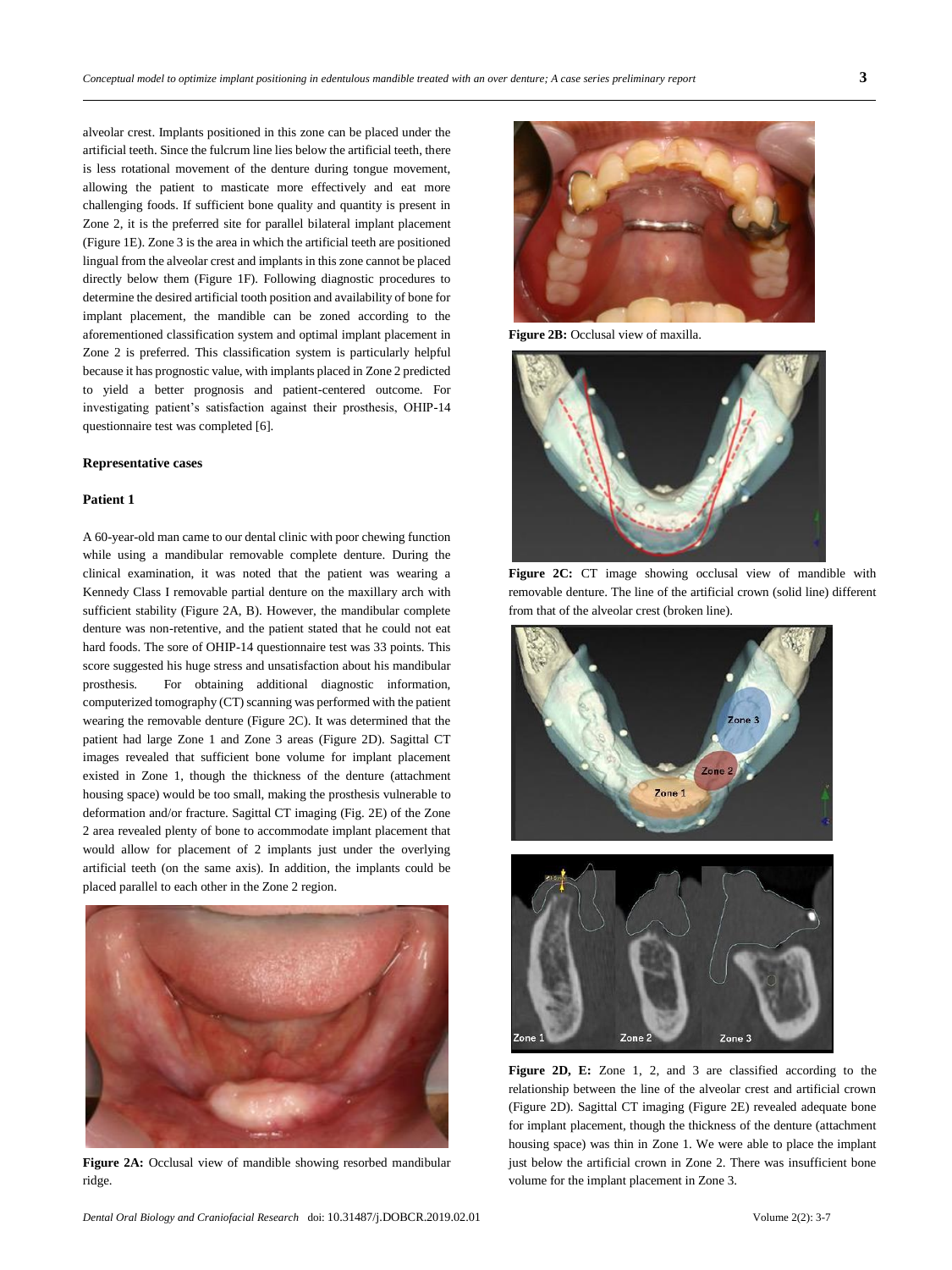A minimum of approximately 12 mm of vertical restorative space (crest of bone to occlusal plane) is considered necessary to provide assistance for a mandibular implant over a denture [6]. Therefore, the estimated attachment space was more than 15 mm above the implant, and 3 mm in both the buccal and lingual directions in this case. Treatment planning included placement of 2 implants in Zone 2. The Locator attachment system (Zest Anchors Inc) and Nobel Biocare implants (Nobel Biocare AB) were selected for this patient. With use of a surgical guide, 2 endosseous implants, each measuring 4.0 x 11.5 mm (Nobel Biocare Mk III), were inserted, with time allowed for healing after placement of cover screws and flap re-approximation. Eight weeks later, a second surgical procedure was performed during which the implants were exposed, and final abutments placed. A relationship of the Locator housings to the overdenture so as to attach the abutments was accomplished intraorally using acrylic resin, based on the manufacturer's recommendations (Unifast, GC). During subsequent visits, minor denture adjustments were performed as necessary. At 1 and 2-year post-placement examinations, no complications were observed, and the patient reported that the previous poor chewing function had been completely resolved (Figure 2F, G, H, I). The sore of OHIP-14 questionnaire test was 5 points. Against the score of before treatment (33 points), his satisfaction about his prosthesis was quite improved.



**Figure 2F:** Oral findings obtained 2 years after treatment. The final prosthesis was an implant-supported and retained mandibular complete denture, as opposed to a conventional mucosa tooth-supported partial denture.



Figure 2G: Final appearance of prosthetic restoration and mucosal surface



Figure 2H: Intraoral view showing attachment devices mounted onto the implants.



**Figure 2I:** Radiological appearance of prosthetic field after insertion of dental implants and their osseous integration. Note the parallel positioning of the 2 implants

### **Patient 2**

A 57-year old man came to us in 2011 with a chief complaint of lack of denture stability and inability to properly chew food. During the clinical examination, we observed a bilateral cantilever removable partial denture on the maxillary arch, which had sufficient stability, support, and retention (Figure 3A, B). CT scanning was performed to assist in the diagnosis and treatment plan process. The sore of OHIP-14 questionnaire test before treatment was 24 points. This score suggested unsatisfaction about his mandibular prosthesis.

In the mandibular arch, the patient had a large Zone 1, while the Zone 3 area was negligible (Fig. 3C). Sagittal CT images (Figure3D) revealed that sufficient bone volume for implant placement was present in Zone 1, though denture thickness (attachment housing space) was minimal, and complications such as denture fracture and deformation of the denture would likely develop even if implants could be placed in Zone 1. Sagittal CT imaging of the Zone 2 area revealed sufficient bone volume for implant placement and that they could be placed below the artificial teeth. Furthermore, implants could be placed parallel to each other in Zone 2. The estimated attachment space was greater than 15 mm in the vertical, and 3 mm in the buccal and lingual directions. Therefore, implants were placed in Zone 2 using appropriate attachment (Locator; Zest Anchors Inc) and implant (Nobel Biocare AB) systems. With a surgical guide, 2 endosseous implants measuring 4.0 x 11.5 mm (Nobel Biocare Mk III) were placed and then 8 weeks were allowed for healing, after which a second surgical procedure was performed to uncover the implants. Final Locator abutments were then placed, along with housings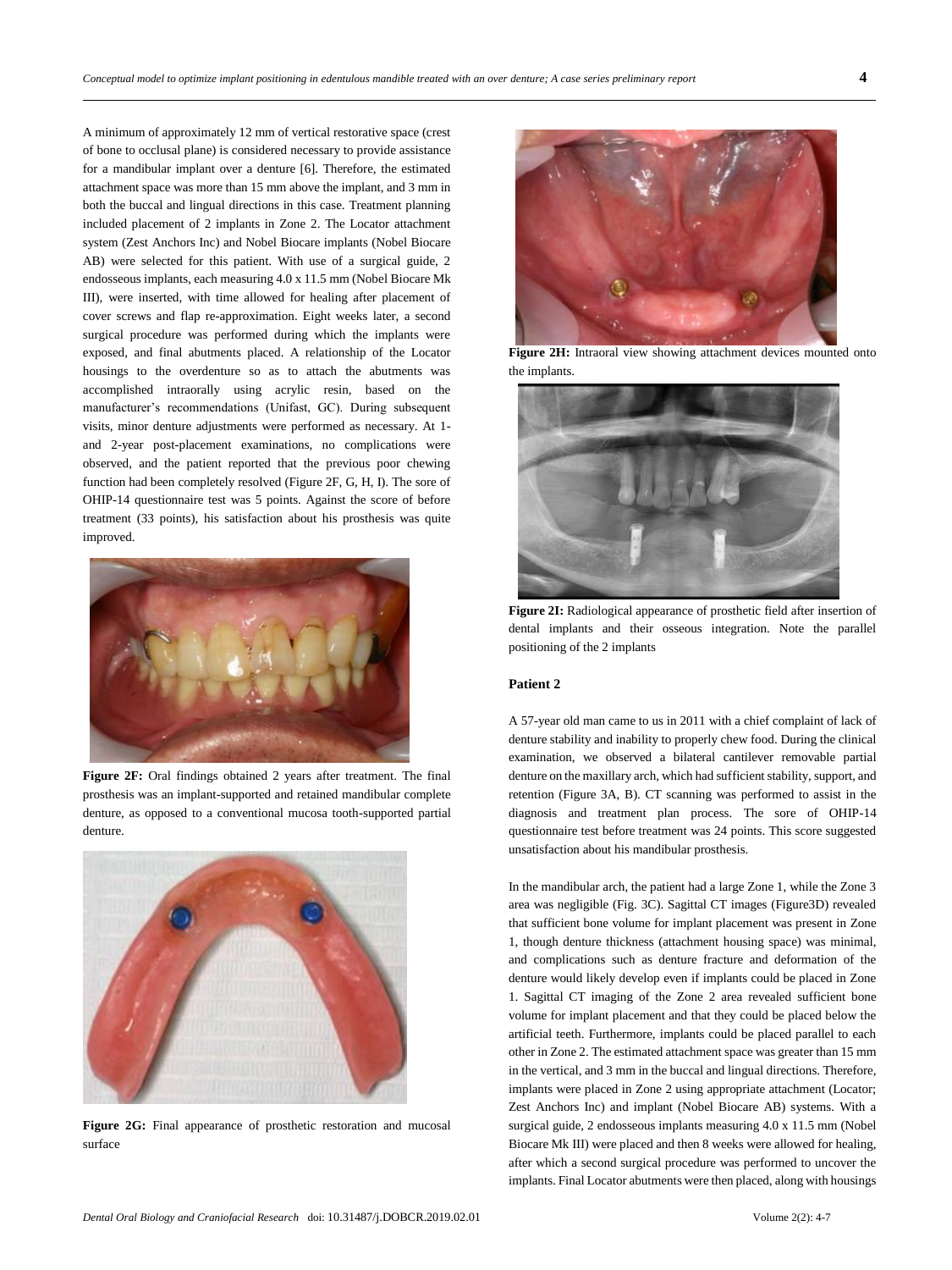related to the attachments and denture directly in the mouth (Figure 3E, F, G). Denture adjustments were performed as necessary. At the 2-year evaluation of the prosthesis (Figure 3H, I, J, K), the chief complaints of the patient were totally resolved, and no complications had occurred. 4 year after the treatment, the sore of OHIP-14 questionnaire test was 9 points. Against the score of before treatment (24 points), his satisfaction about his prosthesis was quite improved.



**Figure 3A:** Frontal view obtained prior to treatment, without mandibular denture.



Figure 3B: Occlusal view of mandible.



**3C**



Figure 3C, D: CT image showing occlusal view of mandible with removable denture. Zone 1 and 2 were classified based on the relationship between the line of the alveolar crest and the artificial crown (Figure 3C). There was no Zone 3 in this patient. Sagittal CT imaging (Figure 3D) revealed that adequate bone for implant placement existed, though the thickness of the denture (attachment housing space) was thin in Zone 1. We were able to place the implant just below the artificial crown in Zone 2.



**Figure 3E:** Occlusal appearance of intaglio surface used as attachment space.



**Figure 3F:** Occlusal appearance immediately after attachment of the denture. Acrylic resin can be seen exiting from the vent hole.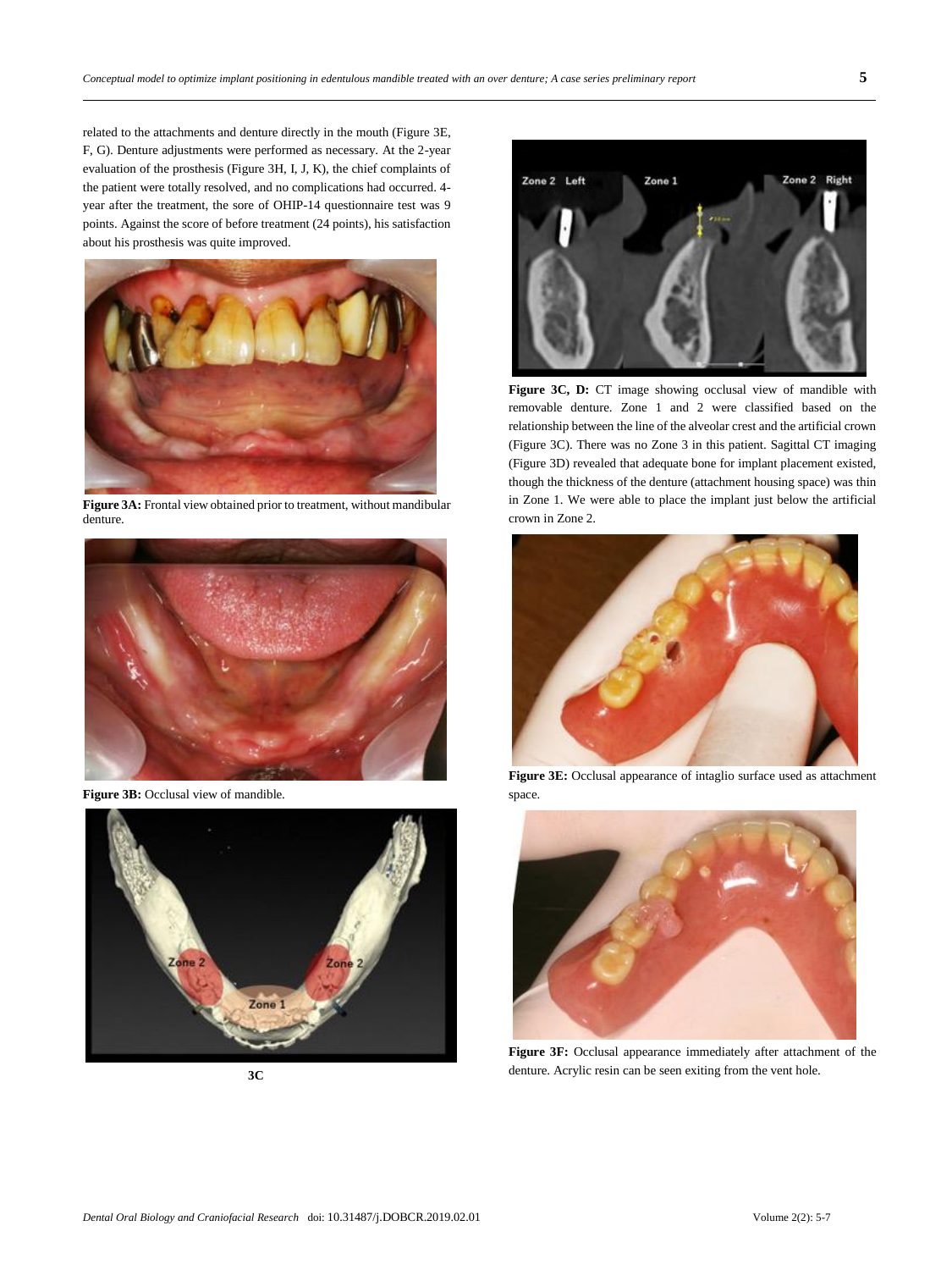

Figure 3G: Attachments on abutments prior to transfer. Spacer rings were placed over the abutments to prevent acrylic resin from sticking to the attachments.



**Figure 3H:** Frontal view obtained 2 years after treatment. The finished prosthesis was an implant-supported and retained mandibular complete denture, as opposed to a conventional mucosa tooth-supported partial denture.



**Figure 3I:** Final prosthetic restoration.



**Figure 3J:** Intraoral view showing attachment devices mounted to the Implants.



**Figure 3K:** Radiological appearance of prosthetic field after insertion of dental implants and their osseous integration.

#### **Discussion**

No previous report has described a method for determining optimal implant positioning that provides both retention and support of an overdenture. McGill and York proposed that a mandibular 2-implant overdenture be the first choice for edentulous patients. In terms of the number of implants needed to yield patient satisfaction, a 2-implant retained overdenture is a well-accepted treatment option, as oral hygiene is facilitated, and easy modification of the prosthesis base is possible without great financial burden associated with a fixed implant complete denture [7-9]. Jemt, et al. noted cumulative success rates of 94.5% and 100% for implants and overdentures, respectively [10]. In the present cases, following IOD treatment, patient complaints were totally resolved. Especially in terms of mastication disorder when eating harder foods, both were able to crush hard foods easily because of the strong bite support provided by the 2 implants. For maintenance and treatment, the patients visit our clinic every 3 months, at which time we examine the denture, implant, and other residual teeth, and adjust the IOD as necessary. Every year at the maintenance recall examination, the retention discs are changed. During the study period, no complications, such as marginal bone loss around the implant or denture fracture, or denture attachment breakage, were noted.

One of the most compromising factors contributing to denture instability is tongue thrusting, as it elevates the anterior lingual aspect of the denture, thus generating a class II lever mechanism. In this scenario, the fulcrum is the anterior alveolar crest and the point of force where the lever is created is the anterior lingual aspect of the denture. Therefore, an implant should be positioned as far as possible from the fulcrum point in order to have maximum effect. Both of our patients enjoyed improved sufficient denture stability during wide mouth opening and loud speaking, a benefit likely attained by positioning the implants to oppose denture instability (Figure 1A, B). With our zoning method, the relationship of the line between the artificial crown and alveolar crest in CT images is noted, then the intersection area of those lines is determined (Zone 2).

For best results, we recommend implant placement near Zone 2, within the individual anatomical limitations. One advantage of choosing Zone 2 for implant placement is that 2 implants can be directly placed under the artificial crown (on the same axis), while another factor is the ability to position the implants in parallel. Regarding parallel implant